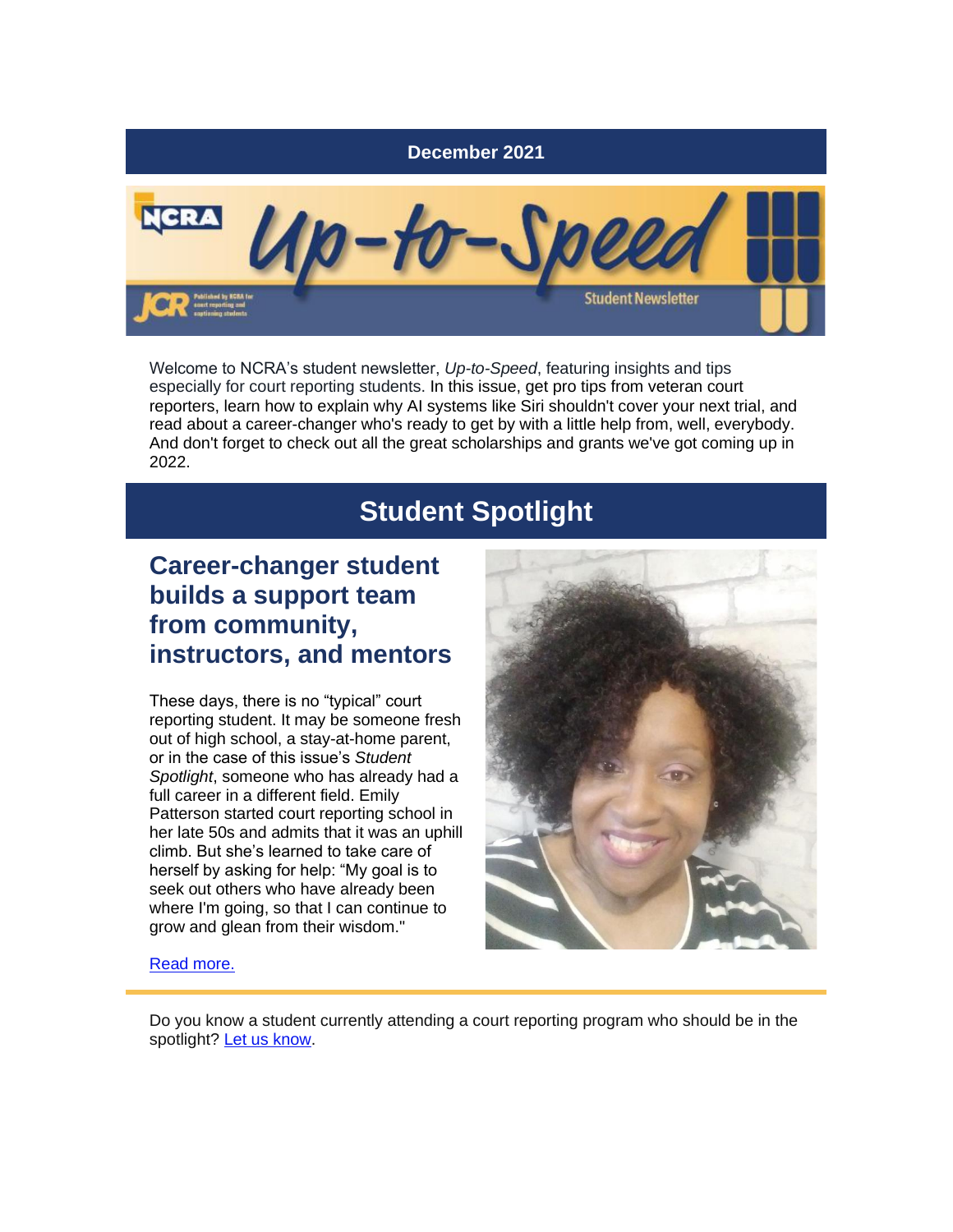# **School Spotlight**



## **Northern Alberta Institute of Technology and Des Moines Area Community College**

In every issue we highlight two NCRA-approved schools. The court reporter programs offered at these schools have met the General Requirements and Minimum Standards established by the Council on Approved Student Education of NCRA. This is a chance for members to get to know these programs and hear from their students and teachers.

[Northern Alberta Institute of Technology](https://r20.rs6.net/tn.jsp?f=001uulnjAt47FhpC2px9fVFN4gYp8uy5D08YCNnj_VUnGT4wJO0-QURkRspV4UJPiIIRYmHTsTjwkw3uCffLcBZcEhK9jMIHr_IEEVCsZ_fKHO0anqL5ppPoOEZBMyTGAOPGGvm3ML0r80FZAxtA9B-NOMX_xm6CibtaVDpWgyGvCODAYPCu5VGr2OUnI4fDpdcQALmwh3NazIw6Y7l_XxvFnXFjLxf9qJBuDIhe58LGcfkChXxEDefRg==&c=ZCbyinN6nOf46WhspePWSmc9W6zaKybrfJfHKj1UytpsNpCMcde4VQ==&ch=K4WFxABq-74XQ7sI52JITKwKdoj9Zeh_zOhJO0yt0ykWG-WbRjvRIA==)

[Des Moines Area Community College](https://r20.rs6.net/tn.jsp?f=001uulnjAt47FhpC2px9fVFN4gYp8uy5D08YCNnj_VUnGT4wJO0-QURkYd78C0j8Zq6WbzDenHkhYuMagYaPsmFdB38N9OM0weF4hycTpOtCOGsNt_qnH2IlaO08YebNEt5Nkm1mGlf8C5Ls03r2GGT421a067P_0awQ8-0ZLhIWcyq4SW8M-JW7b30tE4Czk3TByM5Mqz_hoZP7sr2gEuTEp_OKqhXSyLwQpVtiz-dtTg=&c=ZCbyinN6nOf46WhspePWSmc9W6zaKybrfJfHKj1UytpsNpCMcde4VQ==&ch=K4WFxABq-74XQ7sI52JITKwKdoj9Zeh_zOhJO0yt0ykWG-WbRjvRIA==)

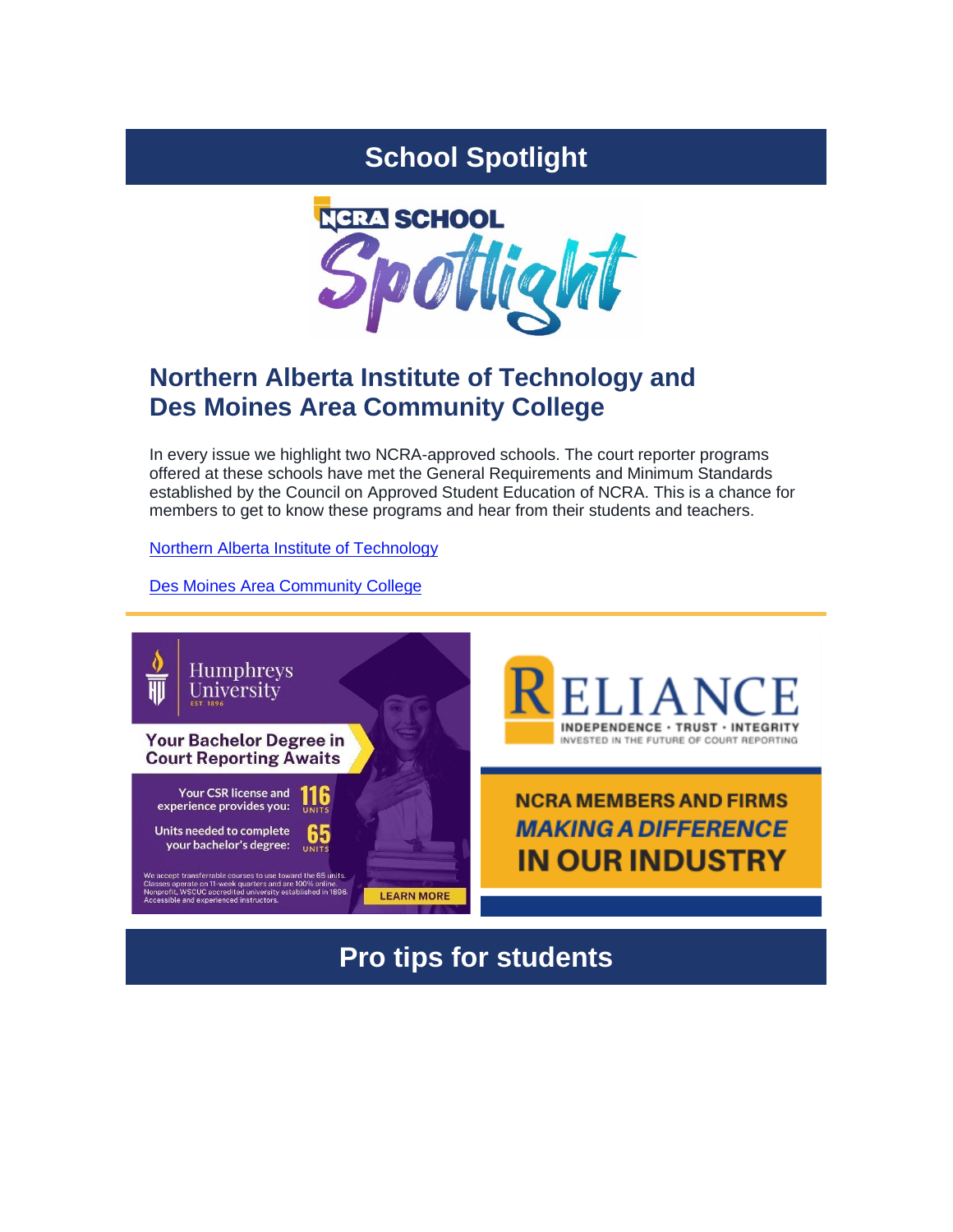

## **DMACC students share favorite tips from NCRA President Debbie Dibble**

NCRA President Debbie Dibble, RDR, CRR, CRC, recently visited the virtual classroom at Des Moines Area Community College in Des Moines, Iowa, and her enthusiasm and love of the court reporting profession were contagious.

Dibble also created a video to share with all students to encourage them to stay positive and motivated throughout their journey.

#### [Read more.](https://r20.rs6.net/tn.jsp?f=001uulnjAt47FhpC2px9fVFN4gYp8uy5D08YCNnj_VUnGT4wJO0-QURkblHeP5yOZQAoHXhyp4MJPDBkO5H74ZSwYdOuSubtIOHHwS0Mhl2Y0PMWzb_AZ5rqcMWqUhBHiqD9RAtuuiYnjgN_6qbJihe2LdguNMz5FKTykvjZY0FxRL7GSCv9UpMzH-J8fonUEiengzFqi1zU64KlrwUkGLvC6rsbZiTaIDgdw5Y2VZxoZRjPXkuACIMs5IrNYIaQA7YmvC-TiWyxp8=&c=ZCbyinN6nOf46WhspePWSmc9W6zaKybrfJfHKj1UytpsNpCMcde4VQ==&ch=K4WFxABq-74XQ7sI52JITKwKdoj9Zeh_zOhJO0yt0ykWG-WbRjvRIA==)

#### **Taking it step by step to reach your goals**

*By Geanell Adams*

It is important that, as students on this journey, you remember why you are here, set mini-goals, share your long- and shortterm goals with others, reward the small victories, and remember to ask for help. These tips will help you succeed and reach realistic goals that will build a foundation for lifelong joy and success in a career you will be passionate about.



[Read more.](https://r20.rs6.net/tn.jsp?f=001uulnjAt47FhpC2px9fVFN4gYp8uy5D08YCNnj_VUnGT4wJO0-QURkblHeP5yOZQAmhkqAtA4ZJQ7d6AYZlBn_z2AREM--C4KEkfIpchw7fTkzX5qtFX6FoxMTW8CEFTdvRtss84b3zTjHRewThzvzDqWI5AtCcEdc8Lxn83huD9y5XMo4fcLWesc3_O5a2tM0gCmgtCYHhceiGU6jEMmAchjlKHWnSD6&c=ZCbyinN6nOf46WhspePWSmc9W6zaKybrfJfHKj1UytpsNpCMcde4VQ==&ch=K4WFxABq-74XQ7sI52JITKwKdoj9Zeh_zOhJO0yt0ykWG-WbRjvRIA==)

## **How You Can Get Involved with NCRA**

**JOIN NCRA** as a student member and get access to discounts on testing, Conference registration, study guides, and more.

**[CONTRIBUTE](mailto:jcrfeedback@ncra.org)** to *Up-to-Speed* by submitting articles, study tips, questions for reporters and instructors, and other suggestions.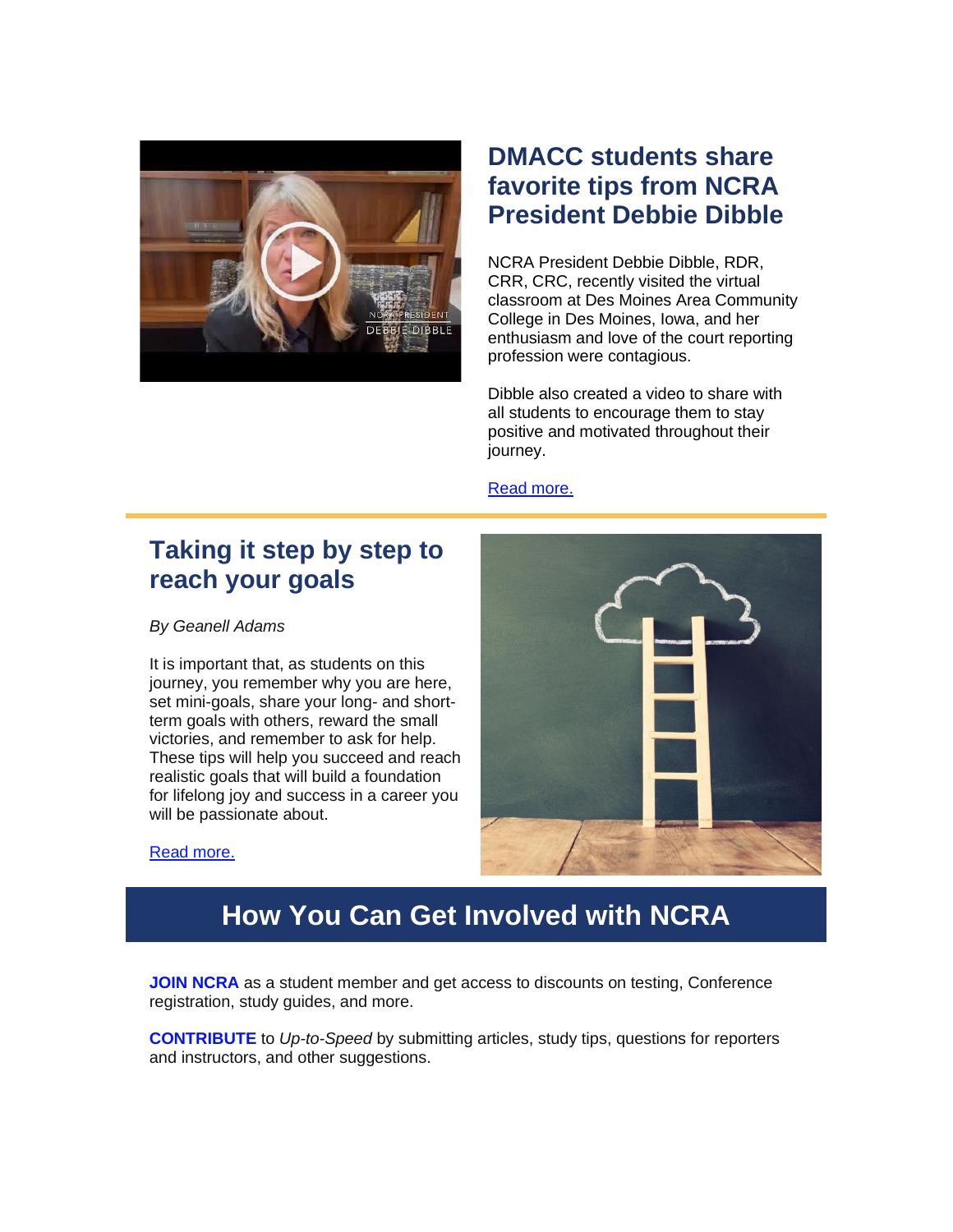**[LEARN](https://r20.rs6.net/tn.jsp?f=001uulnjAt47FhpC2px9fVFN4gYp8uy5D08YCNnj_VUnGT4wJO0-QURkaIiQuhCmK_17YxEdmdB3MoFGEI1Bi6Mf2TQ2Ve3Xx-2lDna0P8yzH3kn0caLttnIPAej7QkhrAb2l1yGqwCPwtsN1MeC1Ts4AoXKdQstoqcOz9VlaJai306VjJfrkVYiOhIKTGyYfDzEu9jzP8JqmvlreeAANTqMxhHT3QigS17rGbBTft43Lu56itXc2yGCVcfFNCUSdwO&c=ZCbyinN6nOf46WhspePWSmc9W6zaKybrfJfHKj1UytpsNpCMcde4VQ==&ch=K4WFxABq-74XQ7sI52JITKwKdoj9Zeh_zOhJO0yt0ykWG-WbRjvRIA==)** about upcoming scholarship and grant opportunities.



#### **Features**



## **Steno Talk podcast surpasses 11k plays, continues to grow**

NCRA member Anna Mar hosts the *Steno Talk* podcast, using her increasingly popular platform to raise awareness about issues that matter most to the next generation of court reporters. Check out episodes like, "To interrupt, or not to interrupt?" and "So you aren't out of school yet? It's cool."

[Read more.](https://r20.rs6.net/tn.jsp?f=001uulnjAt47FhpC2px9fVFN4gYp8uy5D08YCNnj_VUnGT4wJO0-QURkbBpeTWX7_orRh1zk0x5th12639IBd2df_yztx88pffgZuPSq8vYAtcz4iUwHc-5hCYF6jn_ZHokzKLOtIWpz-TbwratjRP3r135A7BUQx5E3sYlJyQQSdCMiAeqNv3Os6I2_dlH1BscOUXwsJXU_rqIwC24-Q0L5Ug6NFv4RMX-DQByn_exOqPE4QxxN-mxDQ==&c=ZCbyinN6nOf46WhspePWSmc9W6zaKybrfJfHKj1UytpsNpCMcde4VQ==&ch=K4WFxABq-74XQ7sI52JITKwKdoj9Zeh_zOhJO0yt0ykWG-WbRjvRIA==)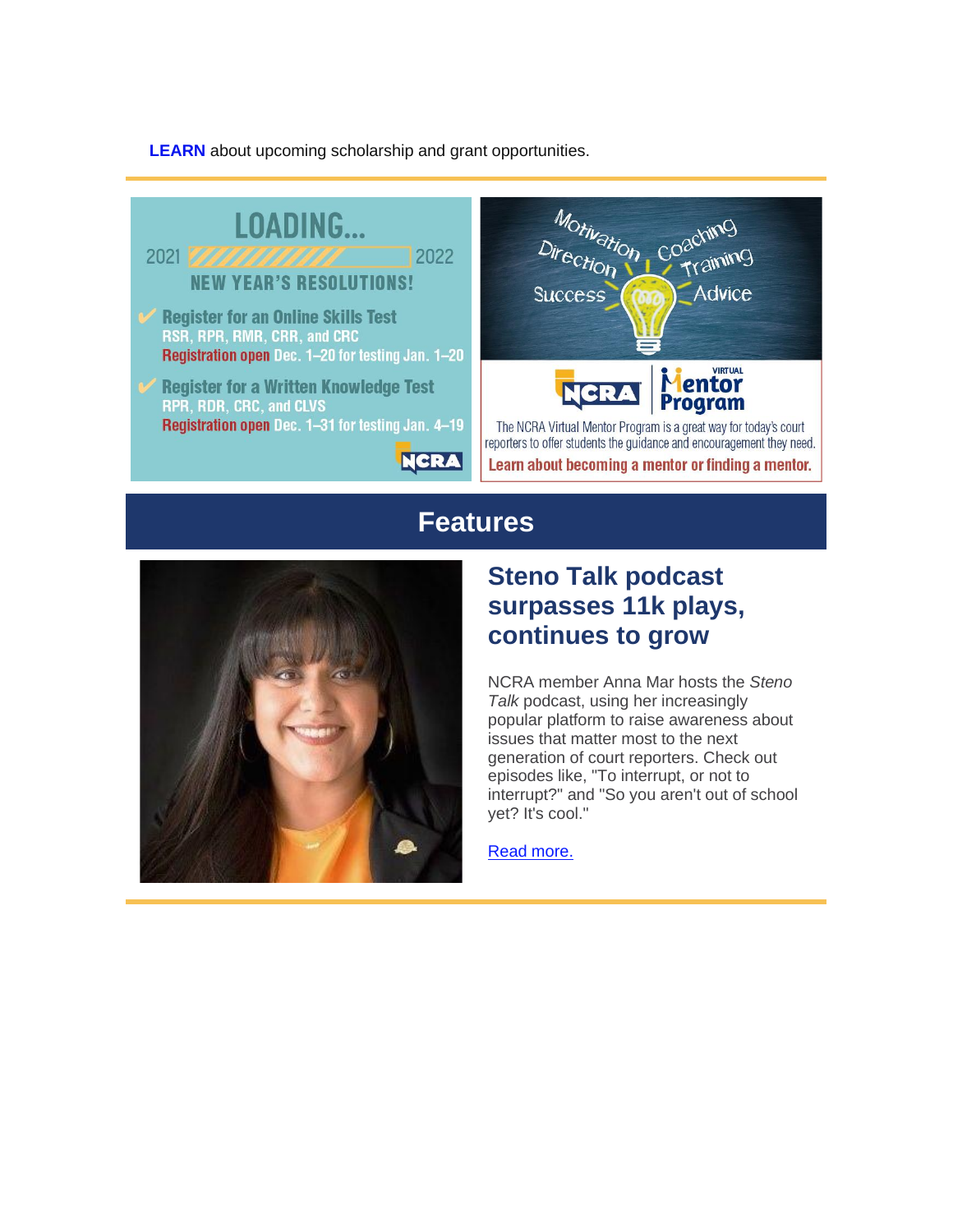### **Would you let Siri be your court reporter?**

*By Angela Starbuck*

"Hey, Siri …"

Millions of Americans have uttered this phrase, probably even more since the pandemic began. How fitting, then, that one of the most well-known virtual assistants provides the perfect segue for you to advocate for stenography!



[Read more.](https://r20.rs6.net/tn.jsp?f=001uulnjAt47FhpC2px9fVFN4gYp8uy5D08YCNnj_VUnGT4wJO0-QURkVLf4c_vzQECvnuRAju11BZHPhxNzu46nt7pHhOeFHrviZ_S_vULCYJhF8DlNF95dL3Bf7sYKFODtM6VJMuc5fXAIu8fB2K48bTj1BsdWcpdAIaCp7JsVU62Ud5DkrYhnxl3u-daHuIGdFN6T3q3SM4wDGPA0NXHgK-ATfrY2rQXq2yKOJ9c9R9uG8Twm7Js8A==&c=ZCbyinN6nOf46WhspePWSmc9W6zaKybrfJfHKj1UytpsNpCMcde4VQ==&ch=K4WFxABq-74XQ7sI52JITKwKdoj9Zeh_zOhJO0yt0ykWG-WbRjvRIA==)

# **Grants and Scholarships**



# **NCRF opens two new financial opportunities for students**

The National Court Reporters Foundation (NCRF) is pleased to announce both a new quarterly Career Launcher Student [Grants](https://r20.rs6.net/tn.jsp?f=001uulnjAt47FhpC2px9fVFN4gYp8uy5D08YCNnj_VUnGT4wJO0-QURkblHeP5yOZQAA5_JzbPbqp2Sa4tQy4hB749OWhOPMgxbz1QXebBq7_pBOfFyBEZPEv5r0e1Z5i6oX_UQt9am7xqfyBbKAy624arag-BFLhPQCqBlE3zZ-Vvlyxi1z3NDGmiTrJU3kLSDJWno7fP7shVpSBeSu2WQeO673NESO83kFB_wCgkyiOMBLFV7QI-soYq_bnDofVHUpymrdBK-bYBBNtABm9hYWtWeVbXLyPlw14MBxOdnom4=&c=ZCbyinN6nOf46WhspePWSmc9W6zaKybrfJfHKj1UytpsNpCMcde4VQ==&ch=K4WFxABq-74XQ7sI52JITKwKdoj9Zeh_zOhJO0yt0ykWG-WbRjvRIA==) program and the opening of Stenograph's Milton H. Wright Memorial **Scholarship** 

[Learn more.](https://r20.rs6.net/tn.jsp?f=001uulnjAt47FhpC2px9fVFN4gYp8uy5D08YCNnj_VUnGT4wJO0-QURkblHeP5yOZQA4tRrHg6BKU2y43p0zNb17HVksuevSMoF-nofd5lSMP1uoh8gXkdSt1ApMwrd6Yrgspocq95C3hiInv52E6lVRnjPQzBoQ7PU3BlNiYsEYZFhqdQAhoS6PeJJRUacT_b5om1IcUdxOgkZQFcCDu3mr3S2t0nbpOlb9lrShRXUYRWjrHt2ethFBw==&c=ZCbyinN6nOf46WhspePWSmc9W6zaKybrfJfHKj1UytpsNpCMcde4VQ==&ch=K4WFxABq-74XQ7sI52JITKwKdoj9Zeh_zOhJO0yt0ykWG-WbRjvRIA==)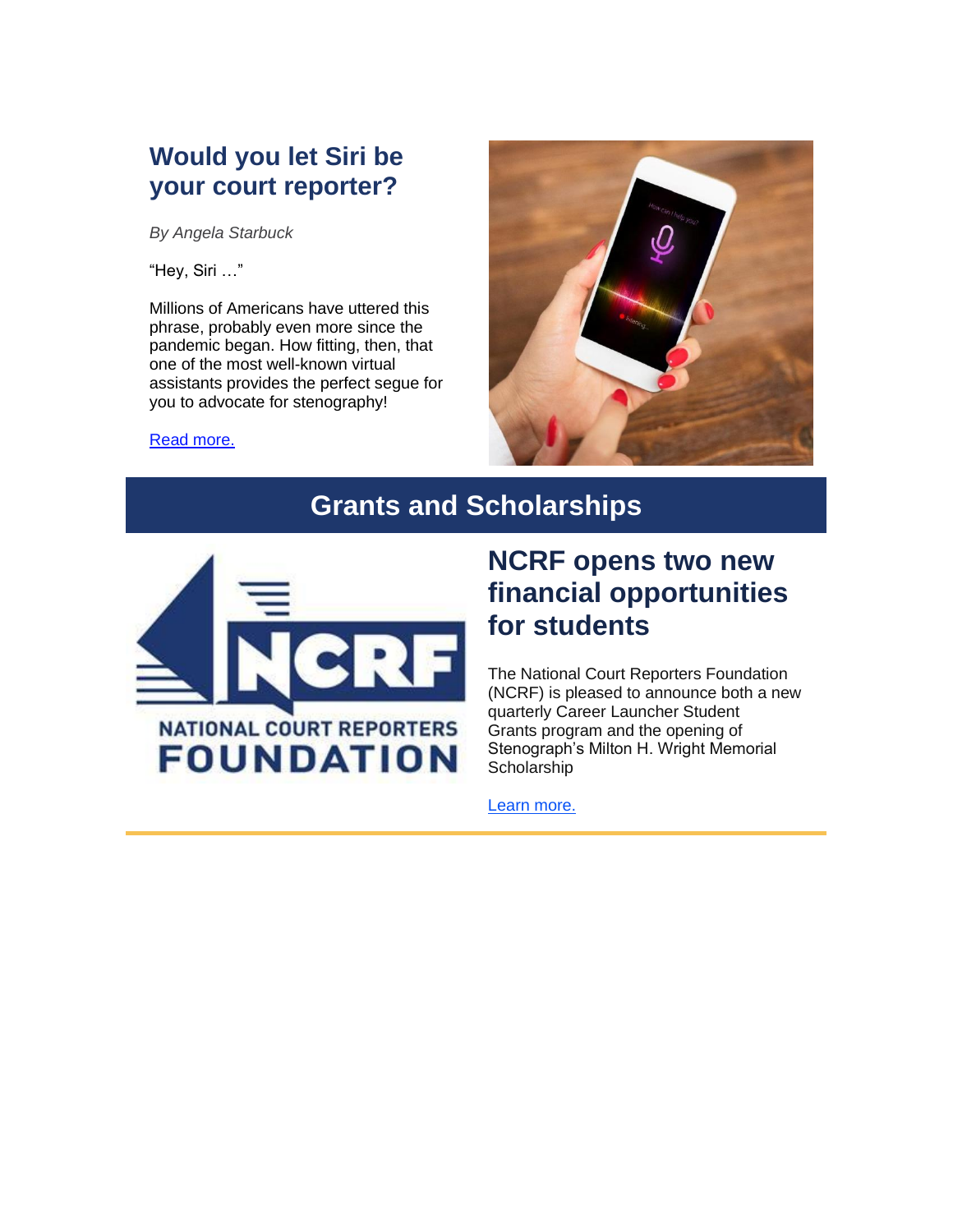## **A year's worth of scholarships courtesy of NCRF**

If you are a student or new professional in the fields of court reporting or captioning, you should mark these dates on your calendar to apply for significant scholarship and grant dollars coming up in 2022.



#### [Read more.](https://r20.rs6.net/tn.jsp?f=001uulnjAt47FhpC2px9fVFN4gYp8uy5D08YCNnj_VUnGT4wJO0-QURkbBpeTWX7_orbdYSDRaxs12s7knkS-mkc97VzBGOxXgsdaCJwd9NnPtBI7yoL_z6gtlXz7MP8MI0D3y4-CPRK7GbOnczSNpSk8996UasUvknnwhBlWrMWP3OO-MrfwmASXgWqCdP7mjgHNkIzZnQNSEJPPNo7i4LzOiGz9lR76jYLNMS2focM0c=&c=ZCbyinN6nOf46WhspePWSmc9W6zaKybrfJfHKj1UytpsNpCMcde4VQ==&ch=K4WFxABq-74XQ7sI52JITKwKdoj9Zeh_zOhJO0yt0ykWG-WbRjvRIA==)

# *Up-to-Speed* **asks ...**

What is your favorite thing about fall?

- 73.3% The change in weather/Leaves changing color
- 10% Halloween
- 13.3% Thanksgiving
- 0% Pumpkin spice latte
- 3.3% Holiday shopping
- 0% Something else

#### Have you ever applied for an NCRA or NCRF scholarship or grant?

| ⁄ ρς                                                           |  |
|----------------------------------------------------------------|--|
|                                                                |  |
| No, but I plan to                                              |  |
| I was not aware that NCRA and NCRF had scholarships and grants |  |
| Something else                                                 |  |